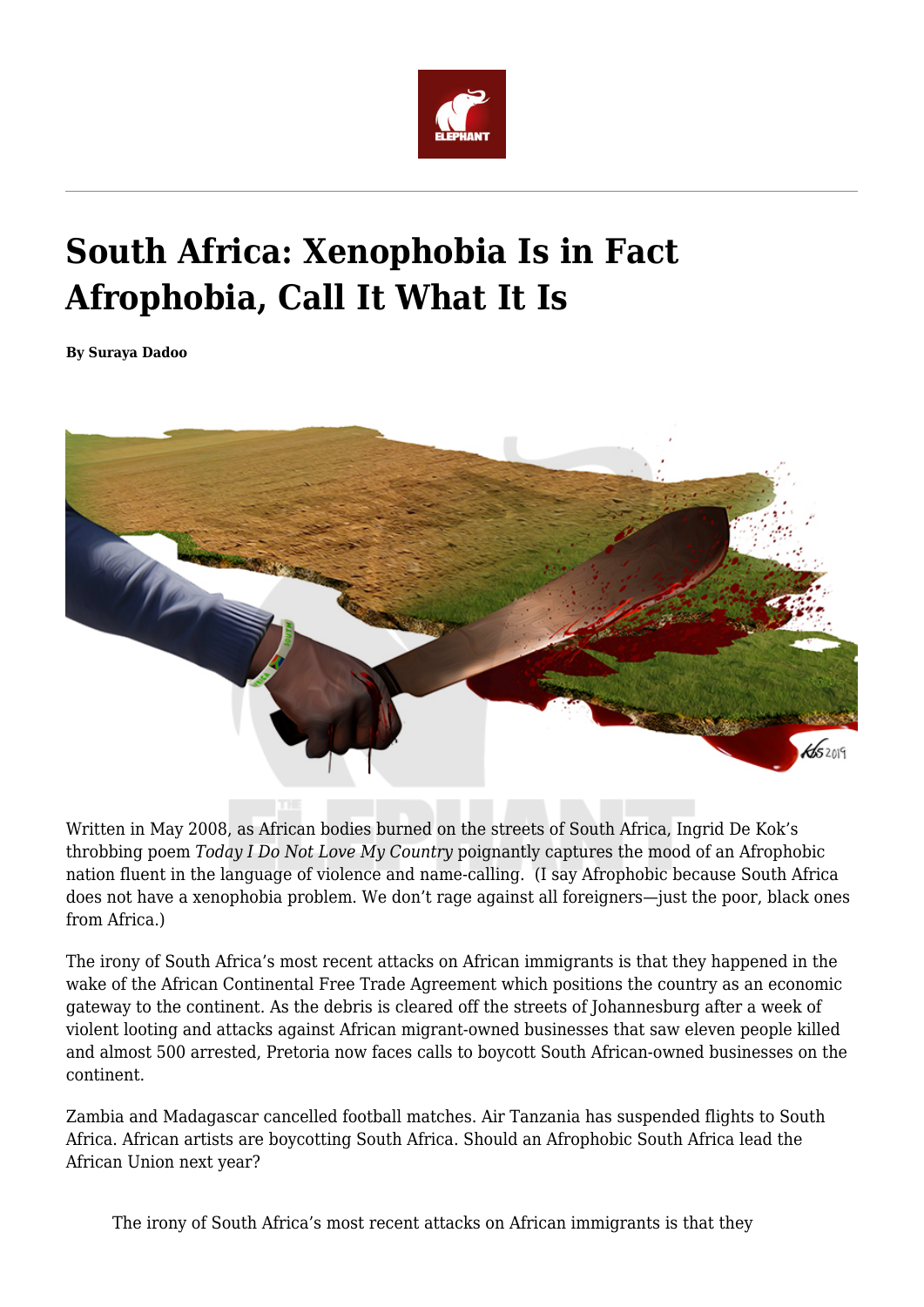happened in the wake of the African Continental Free Trade Agreement which positions the country as an economic gateway to the continent

The South African government has remained steadfast in its denial of Afrophobia, opting instead to condemn "violent attacks" and highlight the criminal elements involved in looting African-owned businesses. The police attributed the attacks to "opportunistic criminality". By denying that these are Afrophobic attacks, everyone can deny the role of South Africa's political leadership in fomenting the hatred.

The Afrophobic attacks are not spontaneous criminal mobs preying on foreigners. They are the result of an orchestrated, planned campaign that has been fuelled by the ongoing anti-immigrant rhetoric of South African politicians.

The All Truck Drivers Forum (ATDF), Sisonke People's Forum and Respect SA stand accused of orchestrating last week's violence. ATDF spokesperson, Sipho Zungu, denied that his group had instigated the violent looting, saying that "the nation is being misled here." Zungu did stress, however, that South African truck drivers "no longer have jobs" and the government "must get rid of foreign truck drivers."

Zungu echoes the sentiments of many poor South Africans, and their views are the end result of a drip-feed of anti-immigrant messages from South African politicians, particularly in the run-up to this year's elections.

Anti-African violence in South Africa is fuelled by exclusion, poverty and rampant unemployment. This isn't black-on-black violence. This is poor-on-poor violence.

One-third of South Africans are unemployed. Thirteen per cent of South Africans live in informal settlements, and a third of South Africans don't have access to running water. The problems are a combination of the country's apartheid past and rampant corruption and mismanagement within the ANC-led government. Crime is climbing, mainly due to corrupt and dysfunctional policing services, high unemployment and systemic poverty.

By denying that these are Afrophobic attacks, everyone can deny the role of South Africa's political leadership in fomenting the hatred.

South African politicians from across the spectrum have blamed immigrants for the hardships experienced by poor South Africans. Political parties tell voters that foreigners are criminals flooding South Africa, stealing their jobs, homes and social services, undermining their security and prosperity.

Even the government sees poor and unskilled African migrants and asylum seekers as a threat to the country's security and prosperity. Approved in March 2017, its White Paper on International Migration, separates immigrants into "worthy" and "unworthy" individuals. Poor and unskilled immigrants, predominantly from Africa, will be prevented from staying in South Africa by any means, "even if this is labelled anti-African behaviour" as the former Minister of Home Affairs, Hlengiwe Mkhize, pointed out in June 2017. The message is simple: there is no place for black Africans in South Africa's Rainbow Nation.

In November 2018, Health Minister Aaron Motsoaledi claimed in a speech at a nurses summit that undocumented immigrants were flooding South Africa and overburdening clinics and hospitals.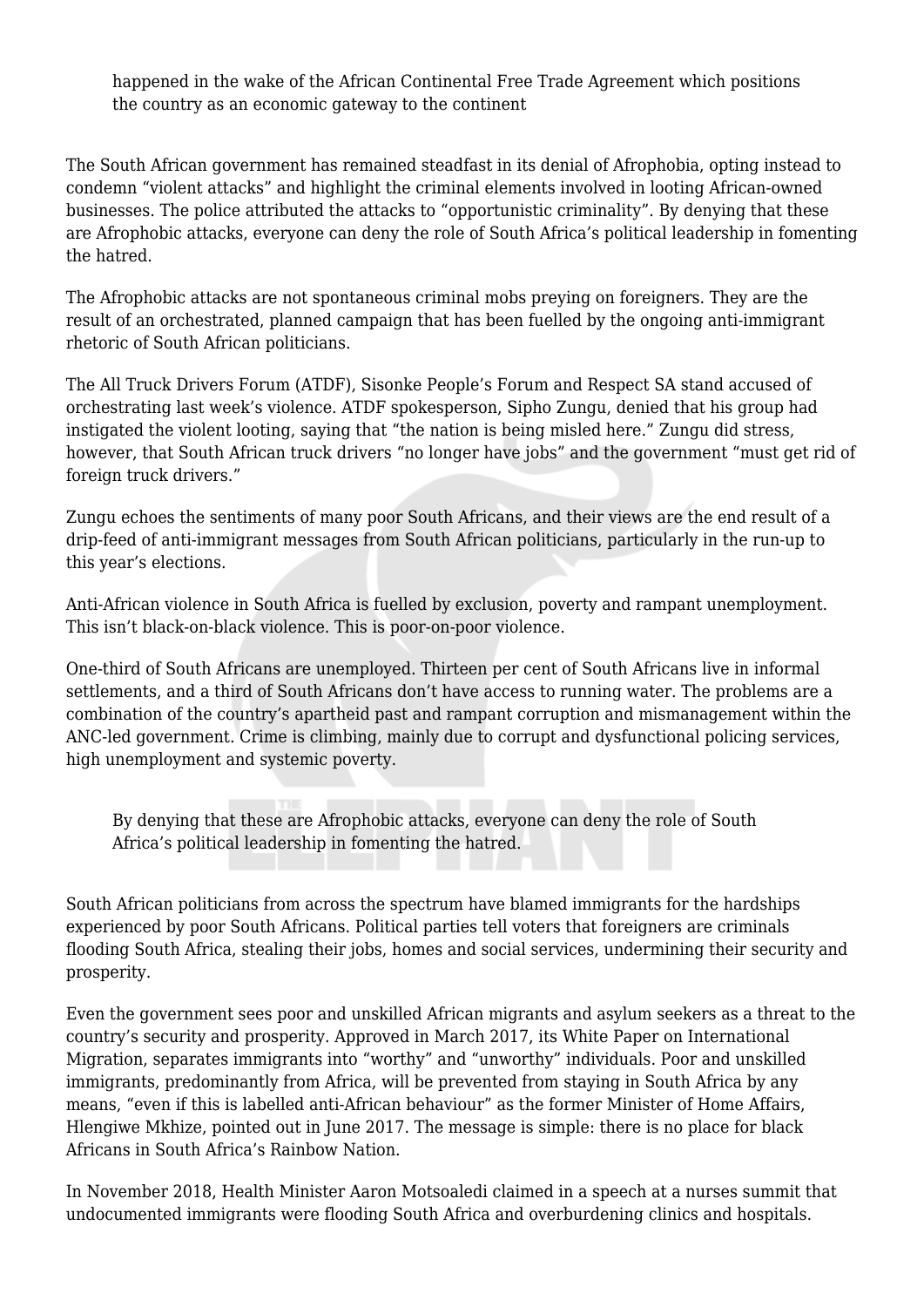When immigrants "get admitted in large numbers, they cause overcrowding, infection control starts failing", he said.

Johannesburg—the epicentre of the anti-African violence—is run by the Democratic Alliance (DA), the second-largest political party in South Africa after the ruling African National Congress (ANC). DA mayor, Herman Mashaba, has been leading the war against African immigrants.

In a bid to attract more support, Mashaba and the DA have adopted an immigrant-baiting approach straight out of Donald Trump and Jair Bolsonaro's playbooks.

Mashaba has described black African migrants as criminals and has spoken of the need for a "shockand-awe" campaign to drive them out.

In February 2019, Mashaba diverted attention away from protests against his administration's poor service delivery in Johannesburg's Alexandra township by tweeting that foreigners had made it difficult to provide basic services.

On August 1, police operations in Johannesburg to find counterfeit goods were thwarted by traders who pelted law-enforcement authorities with rocks, forcing the police to retreat. Social media went into overdrive, with many accusing the police of being cowards running away from illegal immigrants. Mashaba was "devastated" by the police's restraint. A week later over 500 African immigrants were arrested after a humiliating raid, even though many said they showed police valid papers.

In 2017, South Africa's deputy police minister claimed that the city of Johannesburg had been taken over by foreigners, with 80% of the city controlled by them. If this is not urgently stopped, he added, the entire country "could be 80% dominated by foreign nationals and the future president of South Africa could be a foreign national."

None of this anti-immigrant rhetoric is based on fact. Constituting just 3% of the South African population, statistics show that immigrants are not "flooding" South Africa. They aren't stealing jobs from South Africans and nor are they responsible for the high crime rate. South Africa's crime problem has little to do with migration, and everything to do with the country's dysfunctional policing services, unemployment and poverty.

Johannesburg—the epicentre of the anti-African violence—is run by the Democratic Alliance (DA), the second-largest political party in South Africa after the ruling African National Congress (ANC). DA mayor, Herman Mashaba, has been leading the war against African immigrants.

But South African politicians don't let facts get in the way. After all, it's easier to blame African immigrants rather than face your own citizens and admit that you've chosen to line your own pockets instead of doing your job. If you can get others to shoulder the blame for the hopeless situation that many South Africans find themselves in, then why not?

South Africans are rightfully angry at the high levels of unemployment, poverty, lack of services and opportunities. But rather than blame African immigrants, frustration must be directed at the source of the crisis: a South African political leadership steeped in corruption that has largely failed its people.

The African Diaspora Forum, the representative body of the largest group of migrant traders,